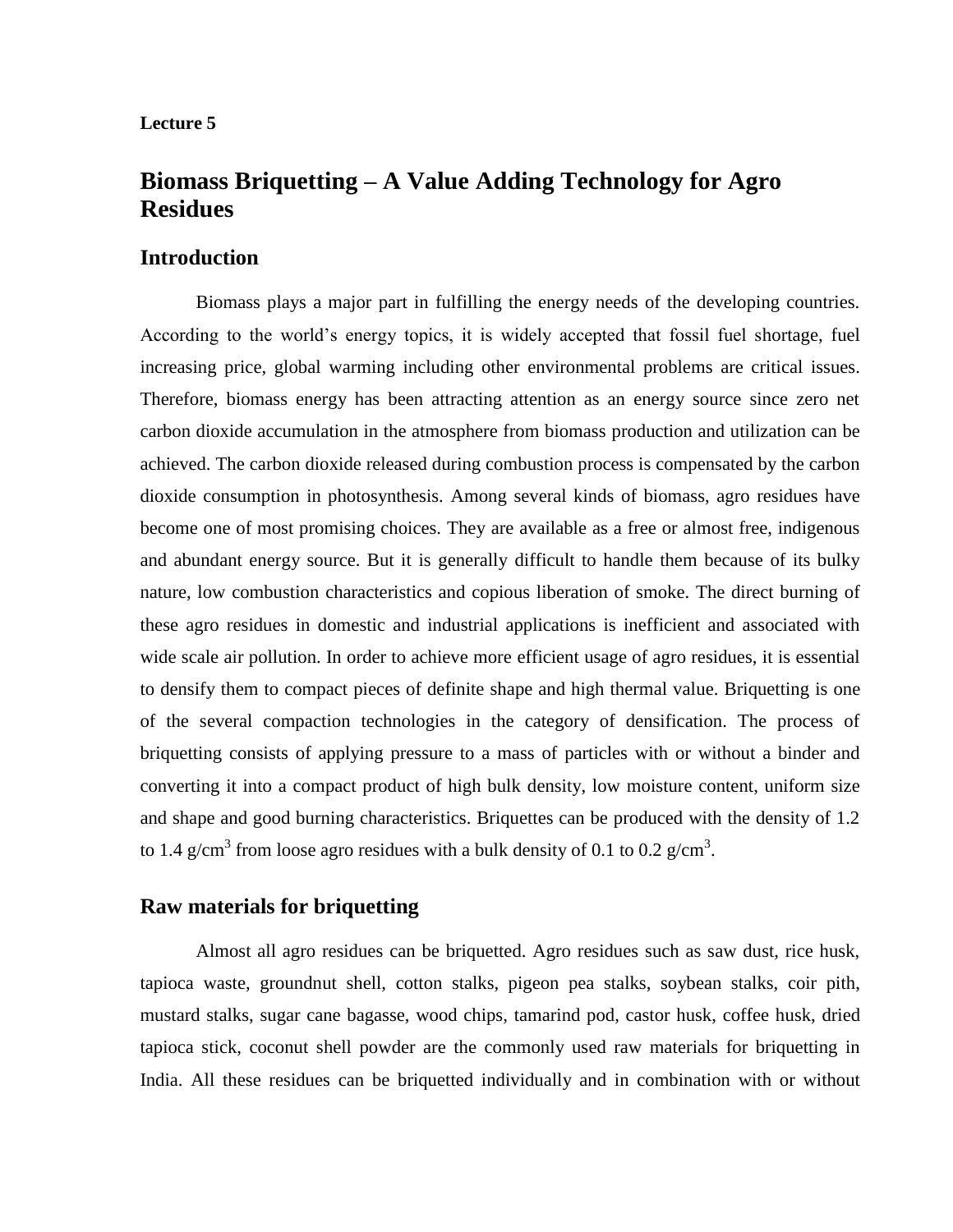using binders. The factors that mainly influence on the selection of raw materials are moisture content, ash content, flow characteristics, flow characteristics, particle size and availability in the locality. Moisture content in the range of 10-15% is preferred because high moisture content will pose problems in grinding and more energy is required for drying. The ash content of biomass affects its slagging behaviour together with the operating conditions and mineral composition of ash. Biomass feedstock having up to 4% of ash content is preferred for briquetting. The granular homogeneous materials which can flow easily in conveyers, bunkers and storage silos are suitable for briquetting.

## **Briquetting Process**

The series of steps involved in the briquetting process are

- 1. Collection of raw materials
- 2. Preparation of raw materials
- 3. Compaction
- 4. Cooling and Storage.

## **Collection of raw materials**

In general, any material that will burn, but is not in a convenient shape, size or form to be readily usable as fuel is a good candidate for briquetting.

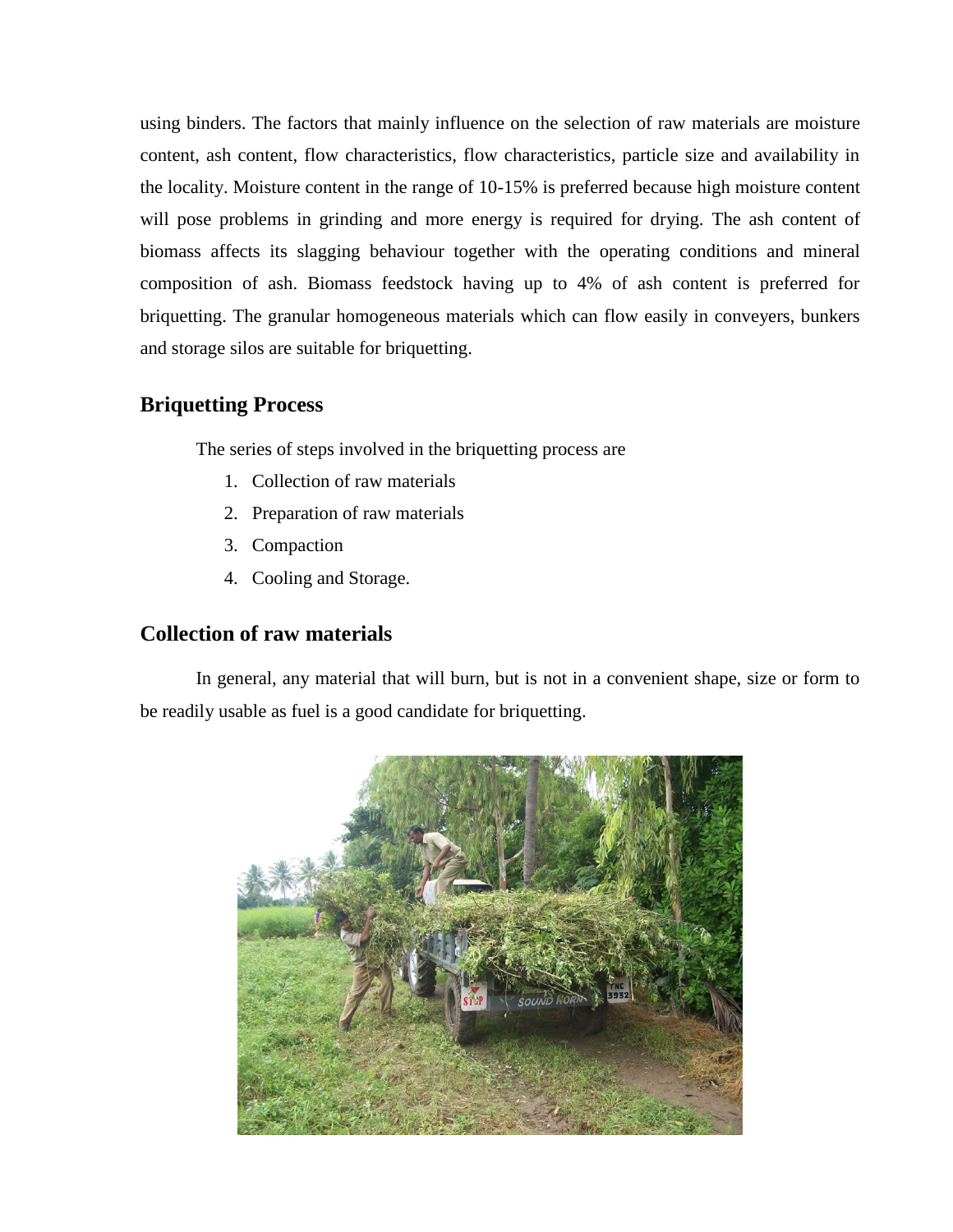## **Preparation of raw materials**

The preparation of raw materials includes drying, size reduction, mixing of raw materials in correct proportion, mixing of raw materials with binder etc.

## *Drying*

The raw materials are available in higher moisture contents than what required for briquetting. Drying can be done in open air (sun), in solar driers, with a heater or with hot air.



#### *Size reduction*

The raw material is first reduced in size by shredding, chopping, crushing, breaking, rolling, hammering, milling, grinding, cutting etc. until it reaches a suitably small and uniform size (1 to 10 mm). For some materials which are available in the size range of 1 to 10mm need not be size reduced. Since the size reduction process consumes a



good deal of energy, this should be as short as possible.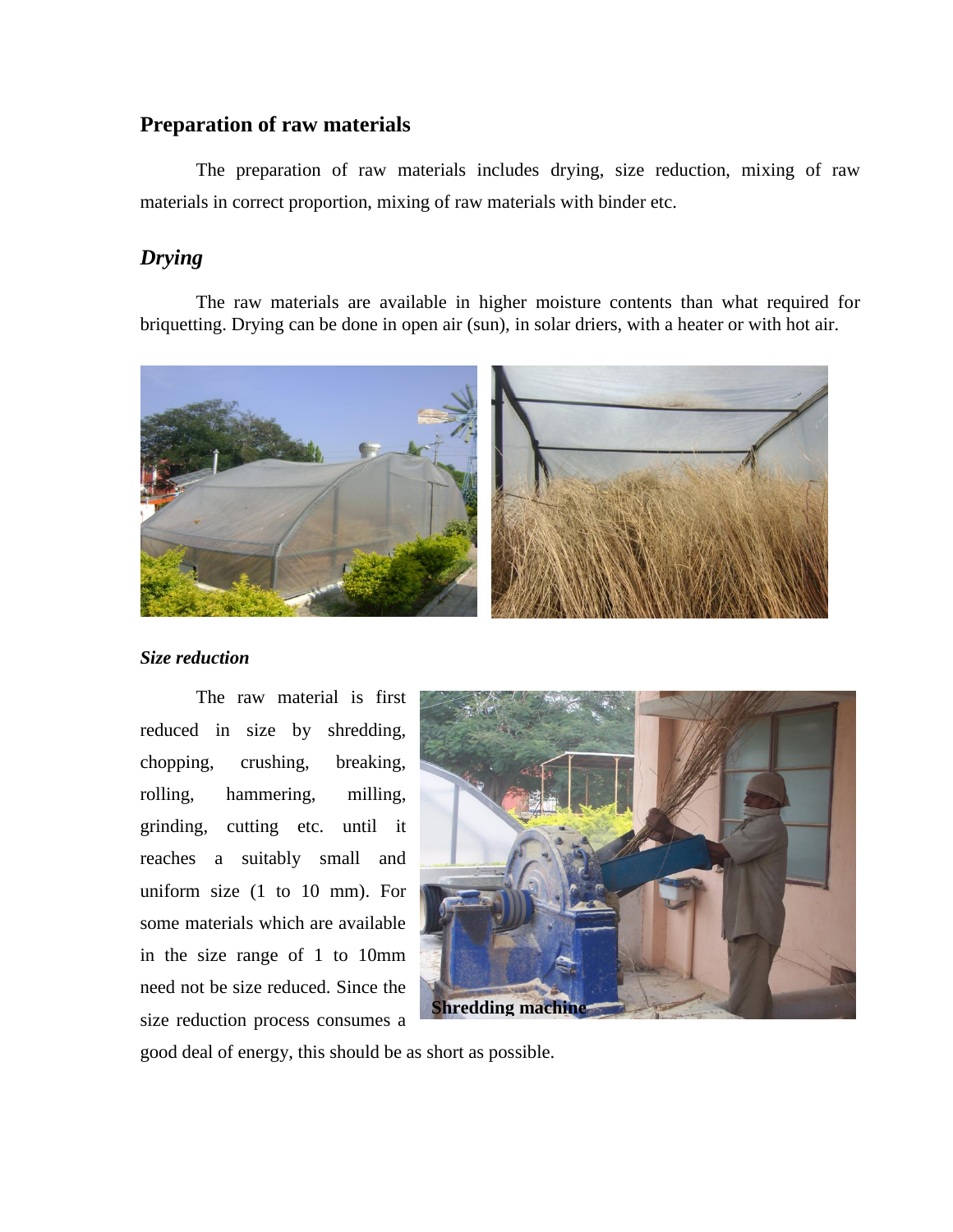### *Raw material mixing*

It is desirable to make briquettes of more than one raw material. Mixing will be done in proper proportion in such a way that the product should have good compaction and high calorific value.

#### **Compaction**

Compaction process takes place inside the briquetting machine. The process depends on the briquetting technology adopted.

### **Briquetting Technologies**

Briquetting technologies used in the briquetting of the agro residues are divided into three categories. They are (i) high pressure or high compaction technology, (ii) Medium pressure technology and (iii) low pressure technology. In high pressure briquetting machines, the pressure reaches the value of 100 MPa. This type is suitable for the residues of high lignin content. At this high pressure the temperature rises to about  $200 - 250^{\circ}$  C, which is sufficient to fuse the lignin content of the residue, which acts as a binder and so, no need of any additional binding material. In medium pressure type of machines, the pressure developed will be in the range of 5 MPa and 100MPa which results in lower heat generation. This type of machines requires additional heating to melt the lignin content of the agro residues which eliminates the use of an additional binder material. The third type of machine called the low pressure machines works at a pressure less than 5 MPa and room temperature. This type of machines requires addition of binding materials. This type of machines is applicable for the carbonized materials due to the lack of the lignin material.

The high pressure compaction technology for briquetting of agro residues can be differentiated in to two types (i) hydraulic piston press type and (ii) screw press type. Among these two technologies hydraulic piston press type was predominantly used to produce briquettes in India, particularly in TamilNadu all the briquette producing firms' uses hydraulic piston press technology for briquetting. Mostly cylindrical shaped briquettes with 30 mm to 90 mm diameter were produced. All the commercial firms involved in briquette making produces 60 mm and 90 mm diameter briquettes.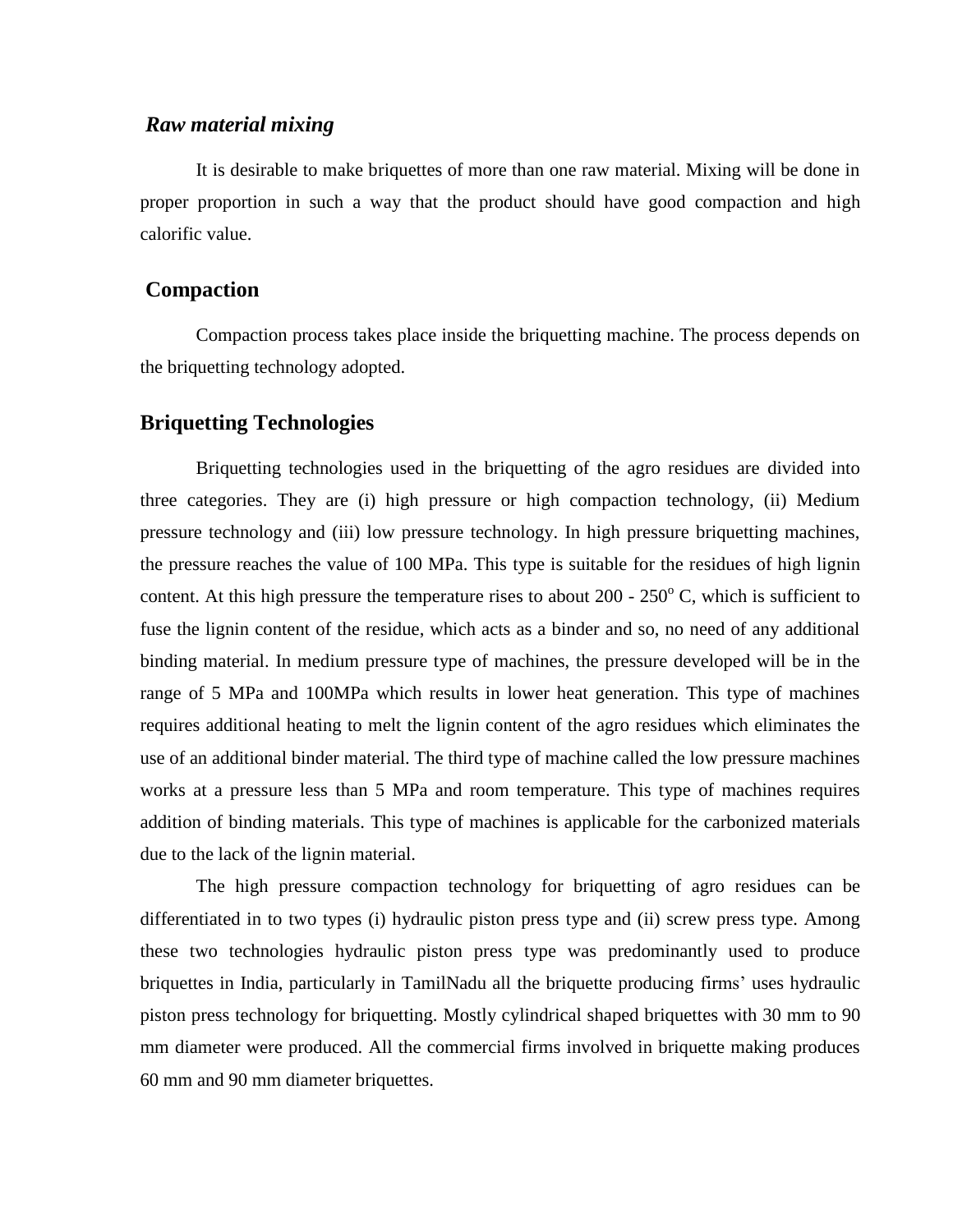# **A scheme of a hydraulic piston press briquetting technology**



Feedstock

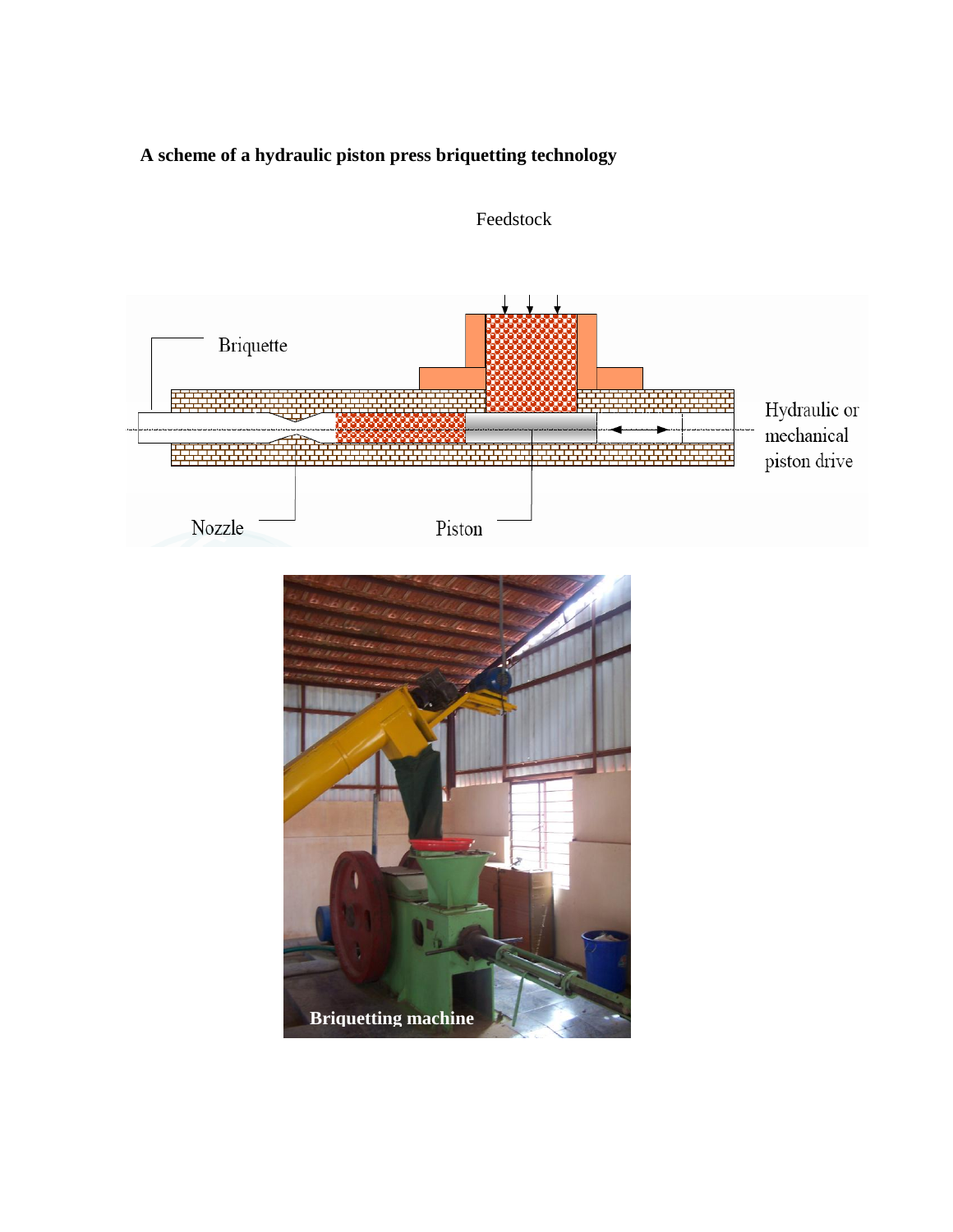## **Cooling and Storage of briquettes**

Briquettes extruding out of the machines are hot with temperatures exceeding  $100^{\circ}$ C. They have to be cooled and stored in dry place.



## **Uses for Briquettes**

The most frequent applications for this type of fuel are of both a domestic and industrial nature; from fireplaces or stoves to boilers generating hot water and steam. Tea industries, wine distilleries, textile industries, and farms are the major sectors using briquettes. Briquettes are also used in gasification process for electricity production.

# **Advantages of agro residual briquettes:**

- $\checkmark$  The process increase the net calorific value of material per unit volume
- $\checkmark$  End product is easy to transport and store
- $\checkmark$  The fuel produced is uniform in size and quality
- $\checkmark$  Helps solve the problem of residue disposal
- $\checkmark$  Helps to reduce deforestation by providing a substitute for fuel wood.
- $\checkmark$  The process reduce/eliminates the possibility of spontaneous combustion waste
- $\checkmark$  The process reduces biodegradation of residues